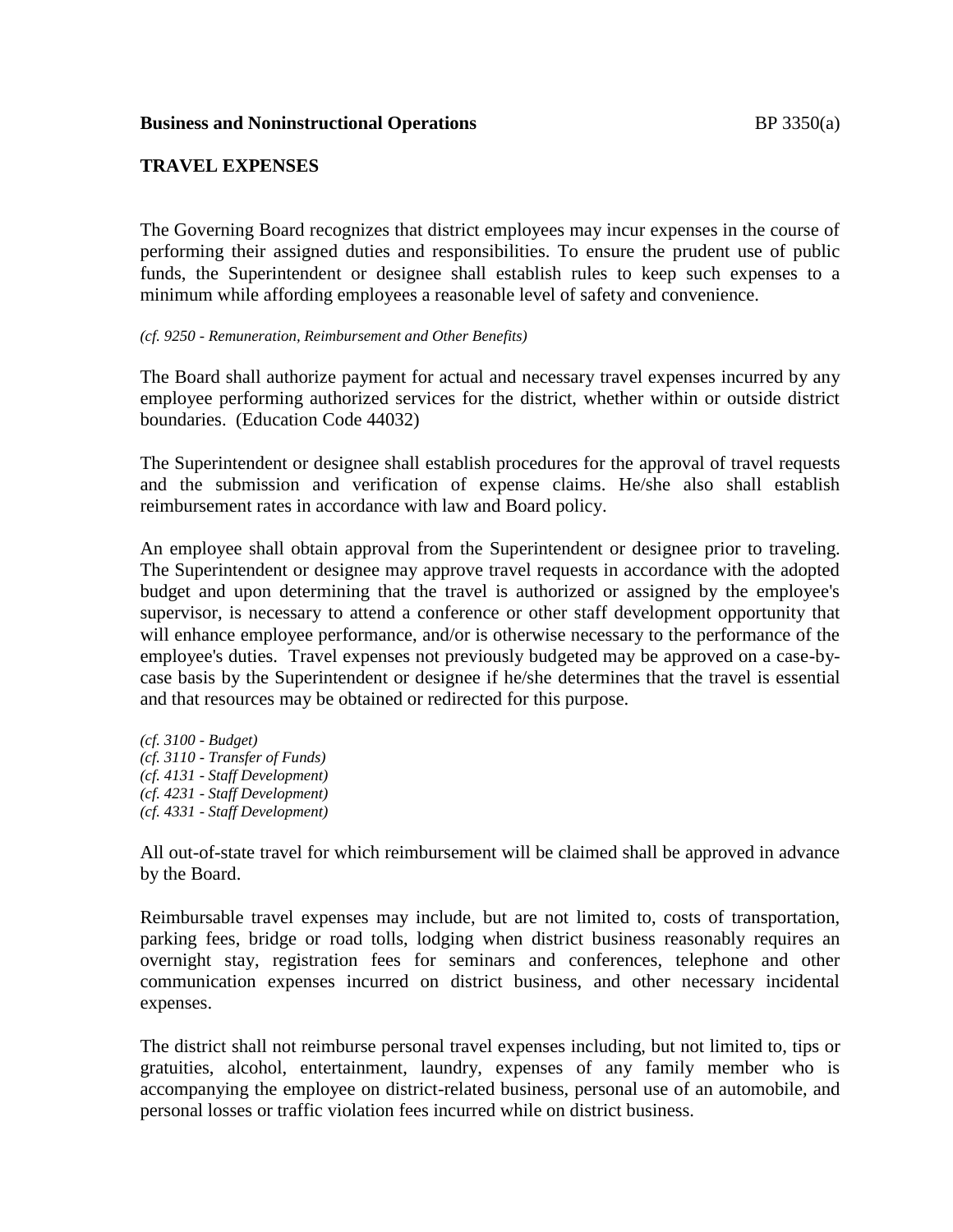# **TRAVEL EXPENSES** (continued)

Except as otherwise provided, reimbursement of travel expenses shall be based on actual expenses as documented by receipts.

Authorized employees shall be reimbursed for the use of their own private vehicles in the performance of assigned duties, on either a mileage or monthly basis as determined by the Superintendent or designee. (Education Code 44033)

The mileage allowance provided by the district for employees' use of their private vehicles shall be equal to the rate established by the Internal Revenue Service.

Vehicles should be shared whenever possible to minimize travel costs. No employee shall be entitled to reimbursement for automobile travel when he/she is transported free of charge or by another employee who is entitled to the expense reimbursement.

The Superintendent or designee shall establish a per diem allowance for meal costs incurred while traveling on district business based on the location and hours of travel. The per diem allowance shall not exceed the standard meal allowance for business-related travel prescribed for federal income tax purposes.

Any expense that exceeds the maximum rate of reimbursement established by the district shall be reimbursed only with the approval of the Superintendent or designee.

All expense reimbursement claims shall be submitted on a district form, within 10 working days following return from travel when possible. The form shall be accompanied by receipts and any explanation necessary to document that the expenses meet district criteria for reimbursement.

The Superintendent or designee shall approve expense claims only upon verifying that all necessary documentation is provided and that all expenses are appropriate and related to district business. If an expense claim is disallowed due to lack of documentation or inappropriate expenses, the employee may be personally responsible for any improper costs incurred.

When approved by the Superintendent or designee, an employee may be issued a district credit card for use while on authorized district business. Receipts documenting the expenses incurred on a district credit card shall be submitted promptly following return from travel. Under no circumstances shall personal expenses be charged on a district credit card, even if the employee intends to subsequently reimburse the district for the personal charges.